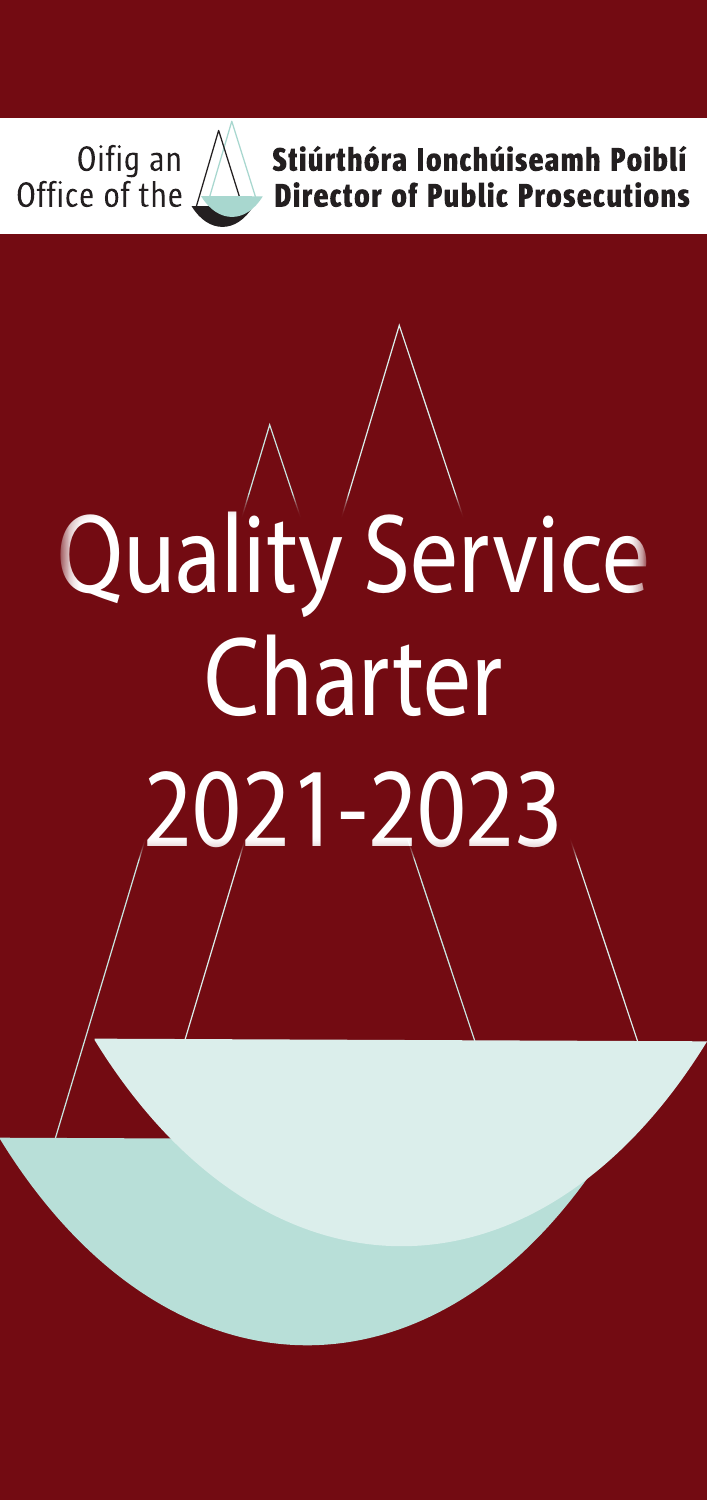## Mission Statement

To provide on behalf of the People of Ireland a prosecution service that is independent, fair and effective.

### Who are we?

The Office of the Director of Public Prosecutions was established by the Prosecution of Offences Act, 1974. The Director of Public Prosecutions is referred to as the DPP. The Office of the DPP has four main divisions:

- 1. The **Directing Division** determines, following an examination of an investigation file, whether there should be a prosecution or whether a prosecution commenced by the Garda Síochána should be maintained. The direction which issues indicates the charges, if any, to be brought before the courts. In some cases further information and investigation may be required before a decision can be made. To prosecute there must be a prima facie case - evidence which could, though not necessarily would, lead a court or a jury to decide, beyond reasonable doubt, that the person is quilty of the offence.
- 2. The **Solicitors Division**, headed by the Chief Prosecution Solicitor, provides a solicitor service to the Director in the preparation and presentation of cases in the Dublin District and Circuit Criminal Courts, the Central Criminal Court and Special Criminal Court, the Court of Appeal and the High and Supreme Courts. Outside the Dublin area 32 local state solicitors, engaged on a contract basis, provide a solicitor service in the Circuit Court and in some District Court matters in their respective local areas.

3. The **Prosecution Support Services Division**  incorporates the Victims Liaison Unit which is responsible for ensuring that the Office meets its obligations in relation to the support and protection of victims of crime as set out under the Criminal Justice (Victims of Crime) Act 2017; the International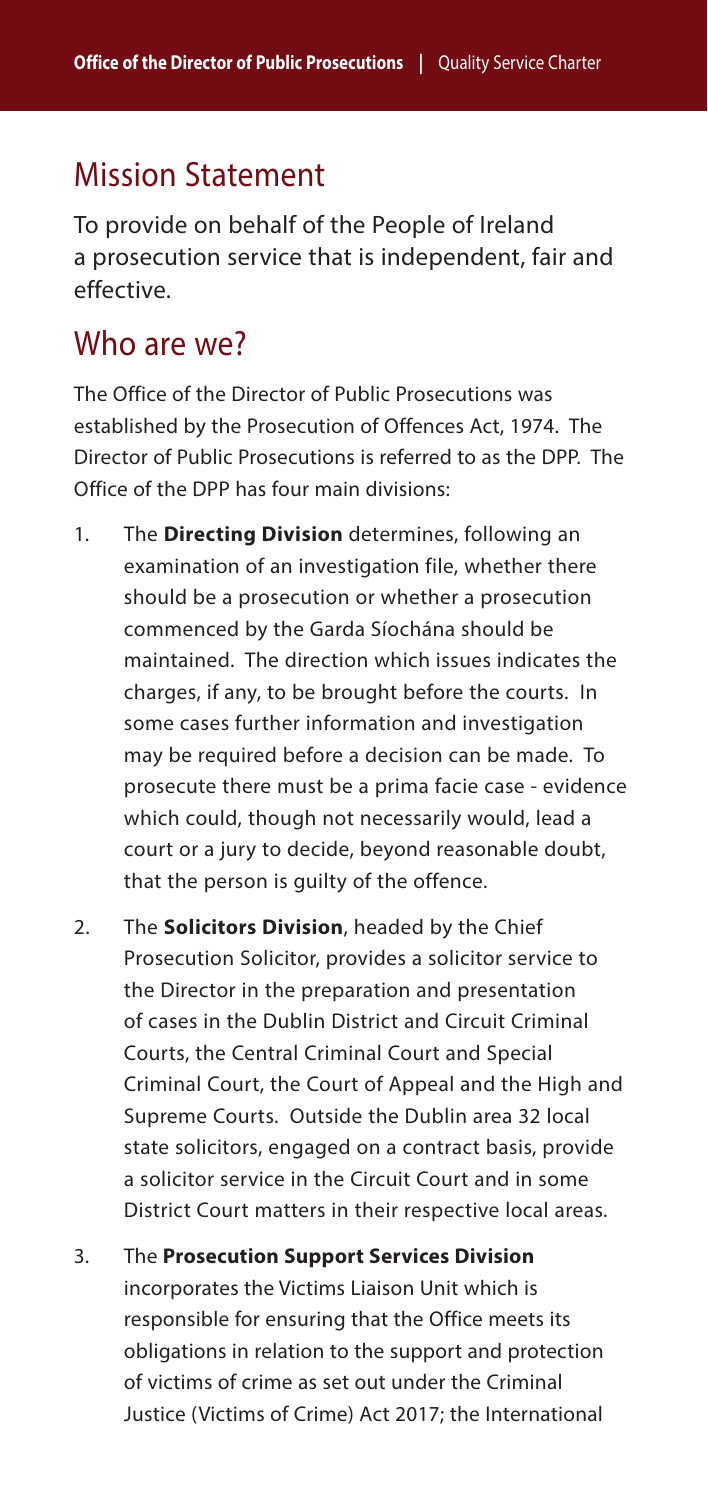Unit which deals with areas of international criminal law, including extradition, European Arrest Warrants and requests for mutual legal assistance; and the Prosecution Policy and Research Unit which conducts legal research, provides support for the development of legal policy, and engages with external stakeholders on policy matters. The Policy and Research Unit also co-ordinates knowledge management and includes the Library service which provides information and knowhow services for both legal and administrative staff.

4. The **Corporate Services Division** consists of general civil service grades and provides human resources, IT and other support services to the three legal divisions.

# What do we do?

The DPP decides whether to charge people with criminal offences, and what the charges should be. Once charges are brought the Office of the DPP is in charge of the prosecution case.

The Chief Prosecution Solicitor acts as solicitor to the DPP and is head of the Solicitors Division in the DPP's Office. The staff of the Solicitors Division represent the Director in all courts in Dublin. Local state solicitors represent the DPP in courts outside of Dublin.

# What we do NOT do

The DPP's Office does NOT:

- investigate crimes crimes are investigated by the Garda Síochána.
- give legal advice to members of the public those seeking such advice should consult their own legal advisor.

# What you can expect from us

The DPP and her staff are committed to providing a quality prosecution service. In your dealings with the Office of the Director of Public Prosecutions you can expect: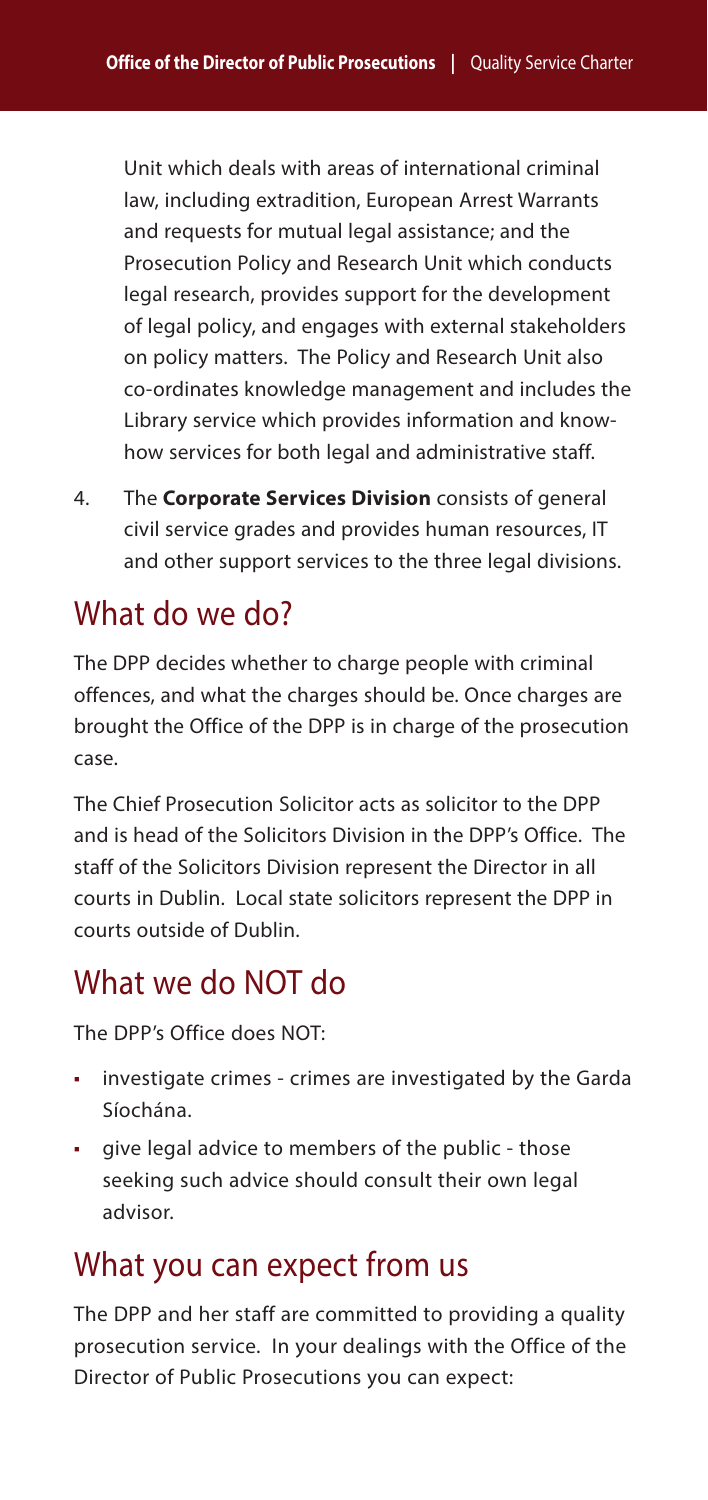#### Independence

Independence is a core value of the Office. The DPP is independent when carrying out her job. The Government or the Garda Síochana cannot make the DPP prosecute any particular case nor can they stop her doing so.

#### Fairness

The Office of the DPP operates to the highest professional standards and treats all those with whom it has dealings fairly, equally and consistently.

#### Careful consideration

The decision to prosecute or not to prosecute is very important. If persons are prosecuted it can do them a lot of damage even if they are later found not guilty. A criminal trial is very stressful for all concerned, particularly the victim. At the same time, a decision not to prosecute can cause great stress and upset to a victim. So the decision whether or not to prosecute has to be very carefully considered.

#### Confidentiality

All matters referred to the DPP's Office will be dealt with in an appropriate and confidential manner. When the DPP decides not to prosecute, the reasons for her decision are given to the Garda Síochána, or other investigating agency, and are kept confidential. However, a victim can ask for a summary of the reasons for the decision. This applies to all decisions made on or after 16 November 2015.

In cases where the victim has died, a family member of the deceased victim can ask us for reasons for our decision not to prosecute. This applies to all cases where the death occurred on or after 22 October 2008.

#### Timely Action

The DPP and her staff will deal with all files, enquiries and other matters referred to her Office in a timely manner.

#### Review

If you are a victim or an accused person, or a member of their family, or their lawyer, doctor or social worker you can request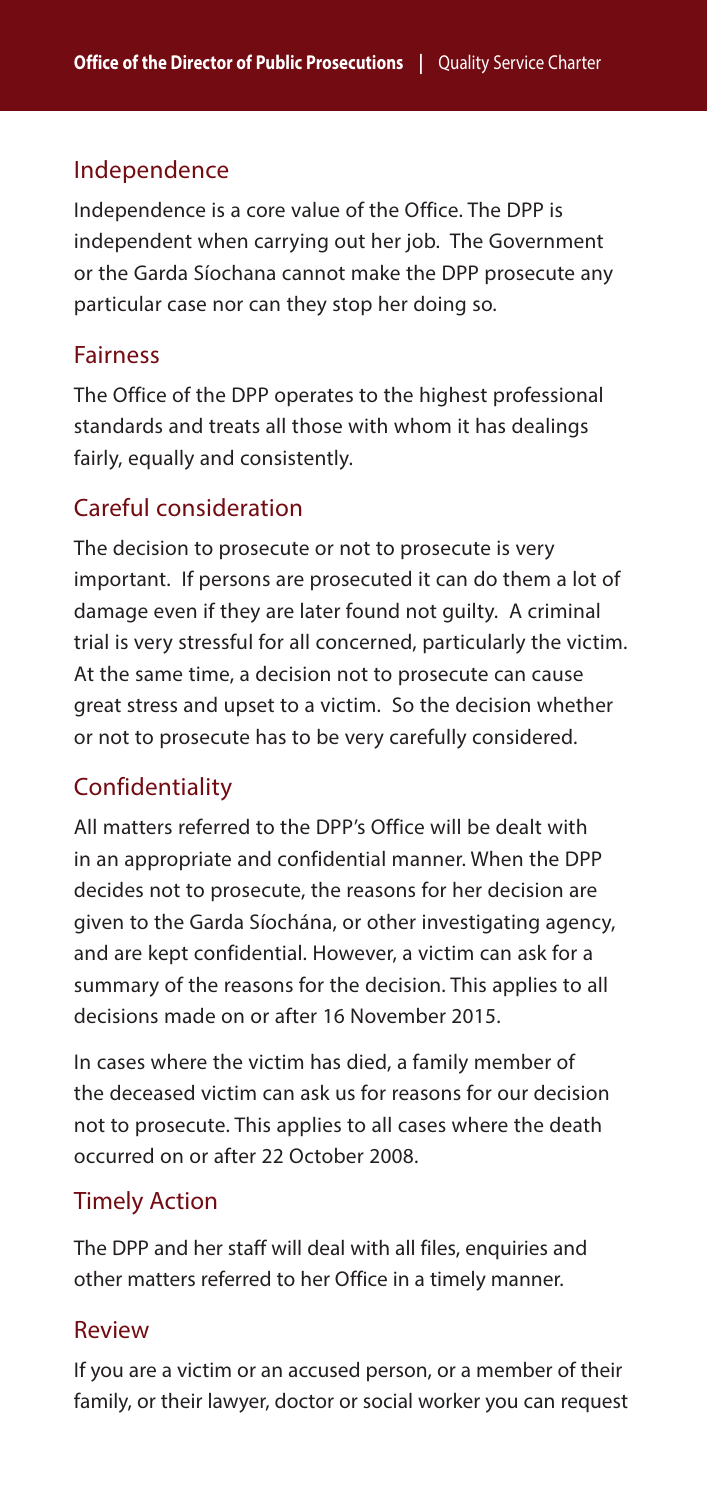the DPP to reconsider a decision which has been taken. You can do this by sending a written request to the DPP's Office.

#### Courtesy & Respect

The staff of the DPP's Office will treat all those with whom we have dealings with courtesy and respect.

#### **Sensitivity**

The DPP's Office is committed to treating victims and witnesses with the utmost consideration and sensitivity. The DPP will have regard to any view expressed by victims of crime when making decisions in specific cases whether or not to prosecute.

When prosecuting offences in court we will:

- work with the Garda Síochána to ensure that victims of crime are kept fully informed of developments in the case.
- explain, wherever possible, the court processes involved and make available our information guide on 'Going to Court as a Witness'.
- at the request of a victim of crime, facilitate a pre-trial meeting with counsel and a representative from the Solicitors Division of the DPP's Office. The purpose of this meeting is to explain the trial process to you and answer any questions you may have. It should be pointed out, however, that the Director's representative cannot discuss evidence with witnesses in advance of the case.

#### Appeals

In cases tried in the Circuit, Central Criminal or Special Criminal Court the DPP can apply to the Court of Appeal to review a sentence where she considers the sentence to be unduly lenient. If you are a victim, or a member of their family, or their lawyer, doctor or social worker you can request the DPP to appeal the leniency of a sentence handed down by the courts.

#### Information

The Office of the DPP provides easily accessible information on the work of the Office through publication of information